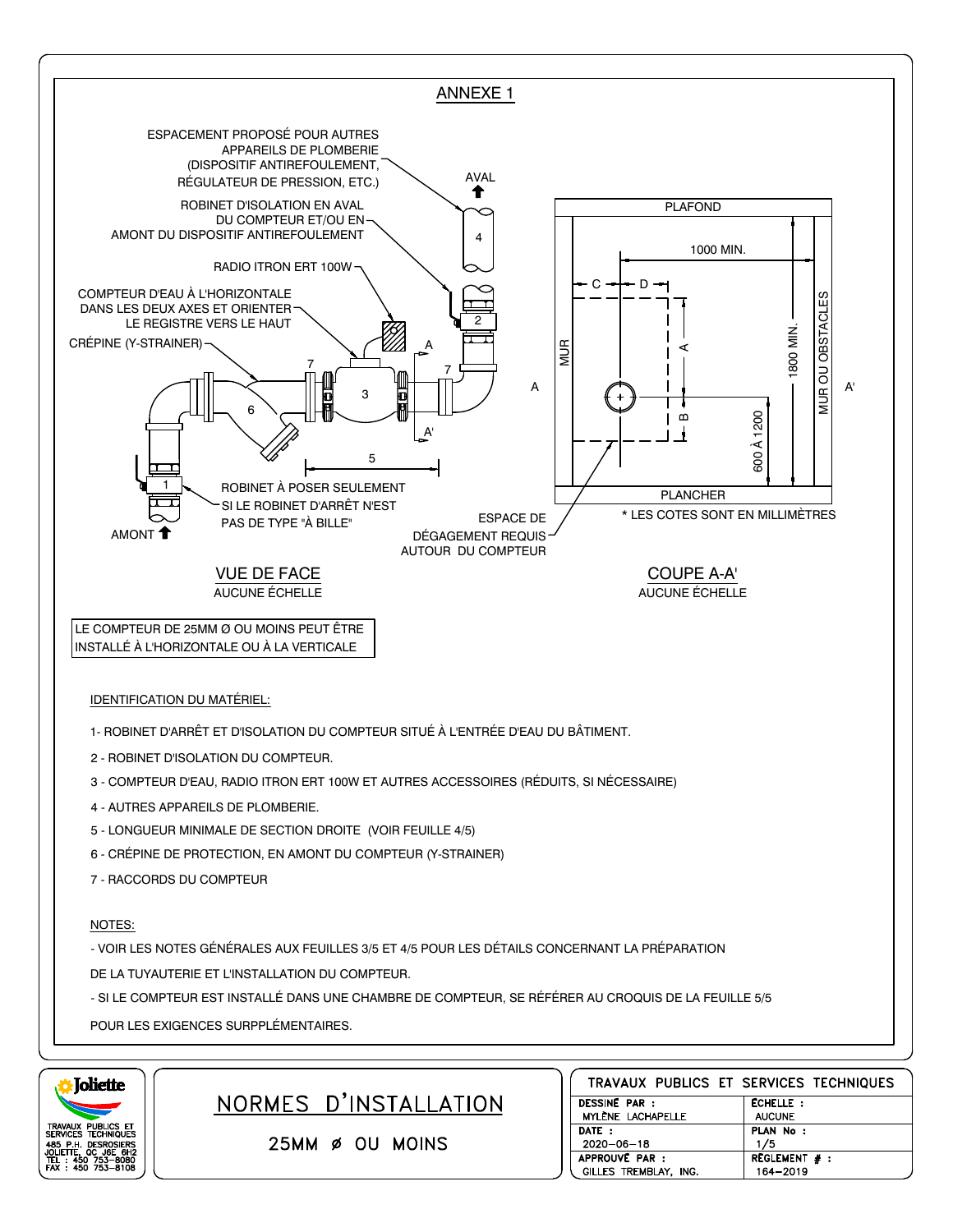



NORMES D'INSTALLATION

38MM Ø OU PLUS

| TRAVAUX PUBLICS ET SERVICES TECHNIQUES |                 |
|----------------------------------------|-----------------|
| <b>DESSINE PAR :</b>                   | ECHELLE :       |
| MYLÈNE LACHAPELLE                      | <b>AUCUNE</b>   |
| DATE:                                  | PLAN No :       |
| $2019 - 02 - 15$                       | 2/5             |
| APPROUVE PAR :                         | REGLEMENT $#$ : |
| GILLES TREMBLAY, ING.                  | 164-2019        |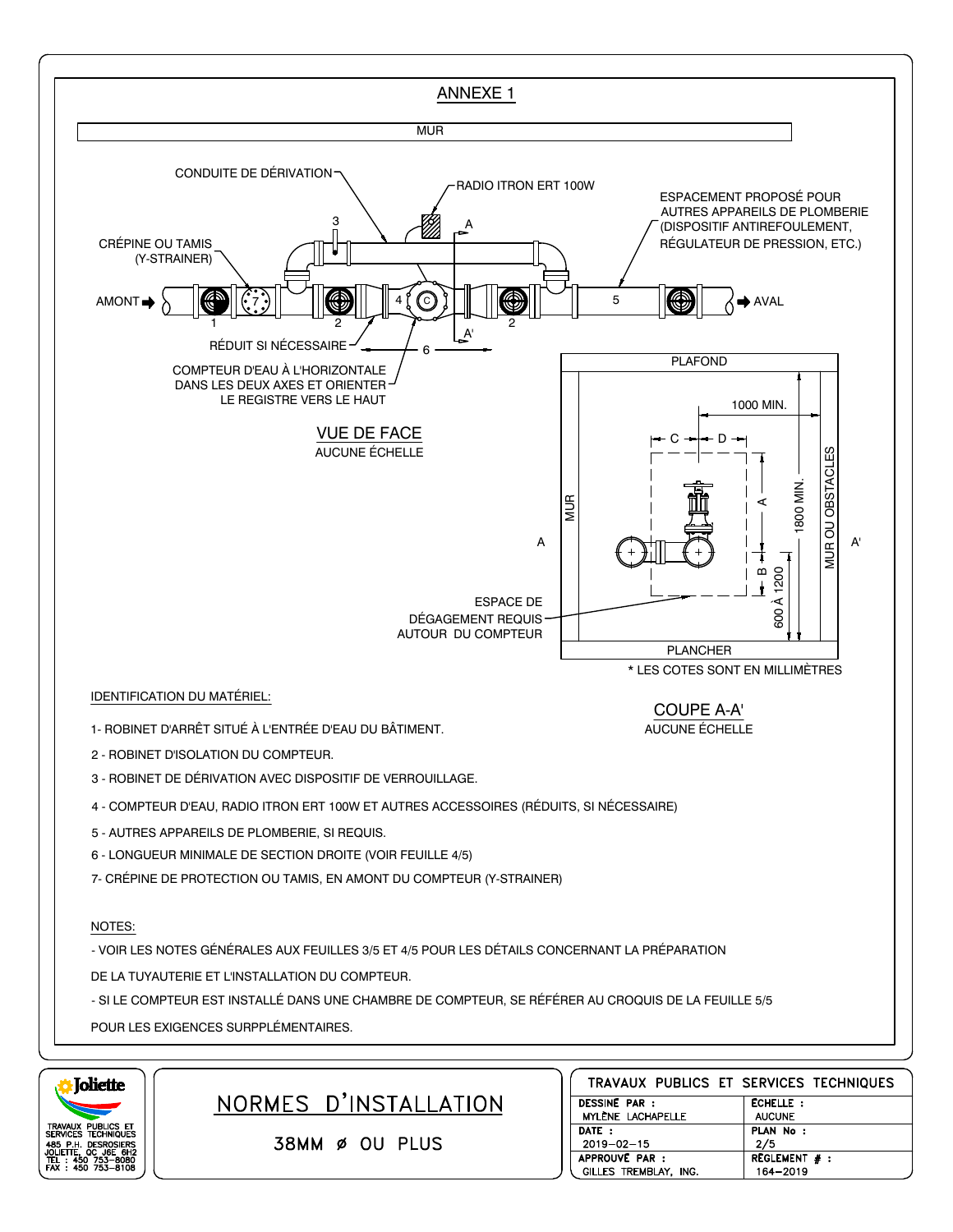## ANNEXE 1

## CRITÈRES:

1- LA REPRÉSENTATION DE LA TUYAUTERIE EXISTANTE SUR LES CROQUIS N'EST QU'À TITRE INDICATIF ET PEUT ÊTRE DIFFÉRENTE DE LA CONFIGURATION DE PLOMBERIE DU BÂTIMENT EXISTANT. TOUTEFOIS, LES NORMES D'INSTALLATION MENTIONNÉES DANS CE DOCUMENT DOIVENT ÊTRE RESPECTÉES, PEU IMPORTE LA CONFIGURATION DE LA TUYAUTERIE EXISTANTE.

2 - AUCUN BRANCHEMENT AUTRE QUE CELUI DE PROTECTION INCENDIE N'EST PERMIS EN AMONT DU RACCORD DU COMPTEUR.

3 - TOUTE CONDUITE ENTRE L'ENTRÉE D'EAU DU BÂTIMENT ET LE COMPTEUR (INCLUANT LA CONDUITE DE DÉRIVATION (BYPASS), SI APPLICABLE) DOIT ÊTRE FACILEMENT ACCESSIBLE POUR UNE INSPECTION VISUELLE DE L'INTÉGRITÉ DE LA CONDUITE.

4 - LORSQU'IL Y A UNE NOUVELLE CONDUITE DE DÉRIVATION, LES BRANCHEMENTS À LA CONDUITE PRINCIPALE DOIVENT ÊTRE À L'EXTÉRIEUR DES ROBINETS D'ISOLATION DU COMPTEUR. LE CHOIX DU DIAMÈTRE DE LA CONDUITE DE DÉRIVATION EST LAISSÉ À LA DISCRÉTION DE L'USAGER. LE ROBINET DE LA CONDUITE DE DÉRIVATION DOIT ÊTRE MUNI D'UN DISPOSITIF DE VERROUILLAGE.

5 - LE COMPTEUR DOIT ÊTRE INSTALLÉ DANS UN ENDROIT FACILEMENT ACCESSIBLE, À L'ABRI DE LA SUBMERSION, DE LA VIBRATION, DU GEL ET DES HAUTES TEMPÉRATURES (LA TEMPÉRATURE DOIT SE SITUER ENTRE 5° ET 40°C).

6 - L'INSTALLATION OU LE REMPLACEMENT D'UN COMPTEUR DOIT ÊTRE CONFORME AU *CODE DE CONSTRUCTION DU QUÉBEC, CHAPITRE III - PLOMBERIE*, DERNIÈRE ÉDITION, INCLUANT LE DISPOSITF ANTIREFOULEMENT (DAr).

7 - LE COMPTEUR DE 25MM Ø OU MOINS PEUT ÊTRE INSTALLÉ À L'HORIZONTALE OU À LA VERTICALE. LE COMPTEUR DE 38MM Ø OU PLUS DOIT ÊTRE INSTALLÉ À L'HORIZONTALE. LORSQUE LE COMPTEUR EST INSTALLÉ À L'HORIZONTALE, LE REGISTRE DE CELUI-CI DOIT ÊTRE ORIENTÉ VERS LE HAUT.

8 - LA CONTINUITÉ ÉLECTRIQUE DE LA TUYAUTERIE DOIT ÊTRE ASSURÉE EN TOUT TEMPS, MÊME LORS DU RETRAIT DE LA PIÈCE DE TRANSITION OU DU COMPTEUR. SI UN ASSEMBLAGE PRÉFABRIQUÉ D'INSTALLATION DE COMPTEUR N'EST PAS UTILISÉ, UNE MISE À LA TERRE PERMANENTE ADÉQUATE DOIT ÊTRE INSTALLÉE DE PART ET D'AUTRE DES RACCORDS DU COMPTEUR.

9 - UN ROBINET D'ISOLATION DOIT ÊTRE INSTALLÉ EN AMONT ET EN AVAL DU COMPTEUR. AUCUN AUTRE RACCORD N'EST PERMIS ENTRE CES DEUX ROBINETS, SAUF CEUX PRESCRITS PAR LA PRÉSENTE NORME. DANS LE CAS OÙ IL N'Y A AUCUN BRANCHEMENT ENTRE LE ROBINET D'ARRÊT DU BÂTIMENT ET L'EMPLACEMENT DU COMPTEUR, LE ROBINET D'ARRÊT DU BÂTIMENT PEUT SERVIR DE ROBINET D'ISOLATION DU COMPTEUR DU CÔTÉ AMONT, SI CE DERNIER EST À BILLE. LES ROBINETS D'ARRÊT ET D'ISOLATION DOIVENT ÊTRE DÉGAGÉS ET ACCESSIBLES EN TOUT TEMPS.

10 - LES ROBINETS D'ISOLATION DU COMPTEUR DE 19 À 75MM DOIVENT ÊTRE DE TYPE À BILLE ET PEUVENT ÊTRE INSTALLÉS À L'HORIZONTALE OU À LA VERTICALE. LE ROBINET D'ISOLATION DE TYPE PAPILLON PEUT ÊTRE INSTALLÉ POUR DES DIAMÈTRE DE 75MM ET PLUS.

11 - LE CALORIFUGEAGE DES NOUVELLES CONDUITES ET COMPOSANTES PEUT ÊTRE EXÉCUTÉ PAR LE PROPRIÉTAIRE SUITE À L'INSTALLATION DU COMPTEUR. CEPENDANT, LE REGISTRE DU COMPTEUR, LES SCELLÉS ET LES ACCESSOIRES DE RACCORDEMENTS DOIVENT DEMEURER ACCESSIBLES EN TOUT TEMPS. LE CALORIFUGE NE PEUT ÊTRE COLLÉ SUR LES COMPOSANTES DU COMPTEUR D'EAU, ET IL EST ENLEVÉ LORS D'UN REMPLACEMENT OU D'UN ENTRETIEN. LA RÉPARATION DU CALORIFUGEAGE EST AUX FRAIS DU PROPRIÉTAIRE.

12 - LA TUYAUTERIE DOIT ÊTRE SUPPORTÉE SOLIDEMENT DE PART ET D'AUTRE DU COMPTEUR D'EAU.

13 - LES ADAPTEURS OU BRIDES DE RACCORDEMENTS DOIVENT ÊTRE DÉGAGÉS ET LIBRES D'ACCÈS POUR PERMETTRE LE REMPLACEMENT DU COMPTEUR SANS MODIFICATION À LA PLOMBERIE.



NORMES D'INSTALLATION

NOTES GENERALES

| TRAVAUX PUBLICS ET SERVICES TECHNIQUES |                 |                 |  |
|----------------------------------------|-----------------|-----------------|--|
| <b>DESSINE PAR :</b>                   |                 | <b>ECHELLE:</b> |  |
| MYLÈNE LACHAPELLE                      |                 | <b>AUCUNE</b>   |  |
| DATE:                                  |                 | PLAN No :       |  |
| $2019 - 02 - 15$                       |                 | 3/5             |  |
| APPROUVE PAR :                         | REGLEMENT $#$ : |                 |  |
| GILLES TREMBLAY, ING.                  |                 | 164-2019        |  |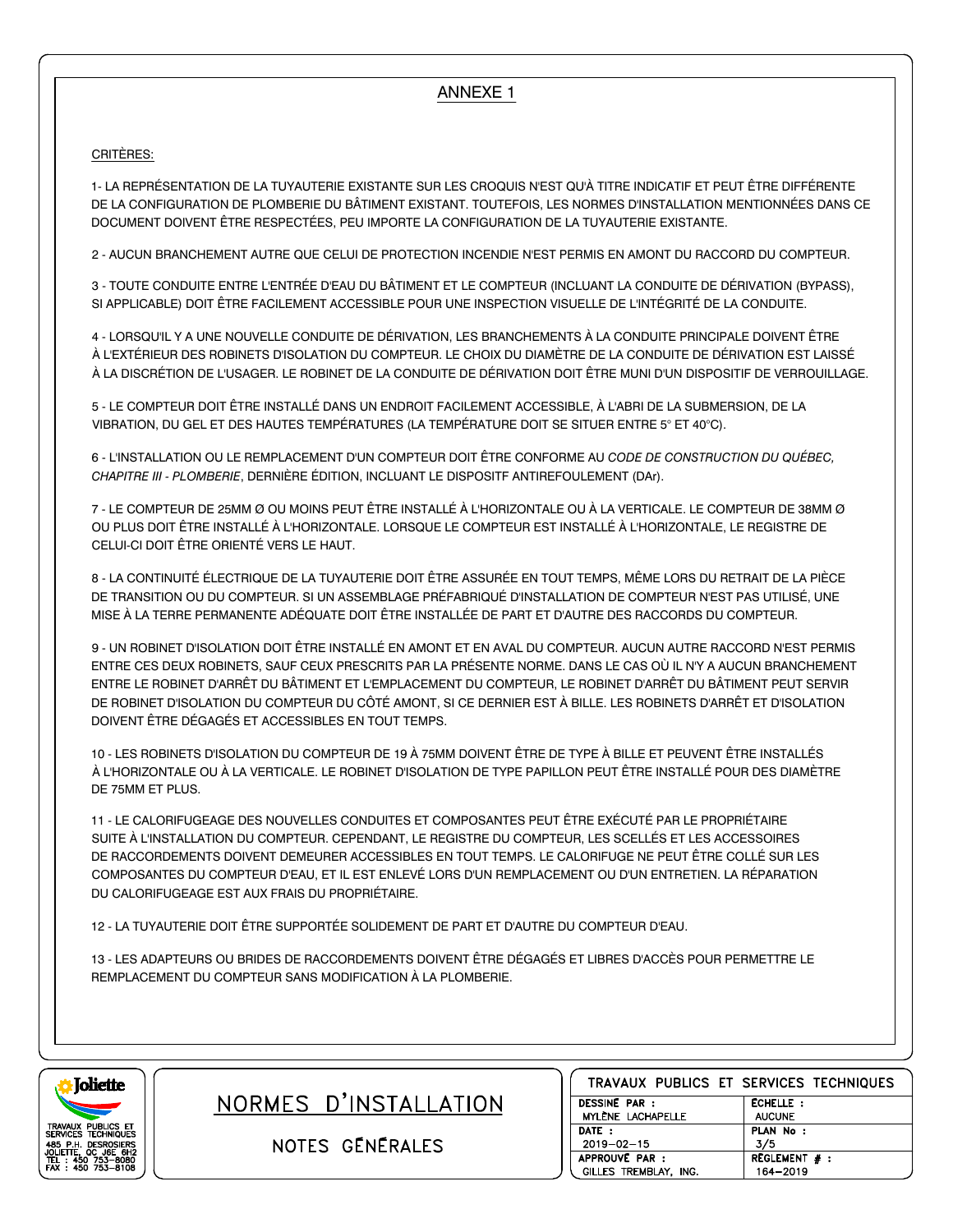## ANNEXE 1

| TABLEAU DES DIMENSIONS                                              |                                                  |                       |                        |                      |  |
|---------------------------------------------------------------------|--------------------------------------------------|-----------------------|------------------------|----------------------|--|
| <b>DIAMÈTRE</b><br>NOMINAL DE LA<br><b>TUYAUTERIE</b><br>$(*)$ (MM) | ESPACE DE DÉGAGEMENT MINIMUM<br>POUR LE COMPTEUR |                       |                        |                      |  |
|                                                                     | <b>DESSUS</b><br>(A)                             | <b>DESSOUS</b><br>(B) | <b>DERRIÈRE</b><br>(C) | <b>DEVANT</b><br>(D) |  |
| 19 ET -                                                             | 300MM                                            | 150MM                 | 150MM                  | <b>150MM</b>         |  |
| 25                                                                  |                                                  |                       |                        |                      |  |
| 38                                                                  | 400MM                                            | 200MM                 | 200MM                  | 200MM                |  |
| 50                                                                  |                                                  |                       |                        |                      |  |
| 65                                                                  |                                                  |                       |                        |                      |  |
| 75                                                                  |                                                  |                       |                        |                      |  |
| 100                                                                 |                                                  |                       |                        |                      |  |
| 125                                                                 | 500MM                                            | 250MM                 | 250MM                  | 250MM                |  |
| 150                                                                 |                                                  |                       |                        |                      |  |
| 200                                                                 |                                                  |                       |                        |                      |  |
| 250                                                                 | 600MM                                            | 500MM                 | 300MM                  | 300MM                |  |
| 300                                                                 |                                                  |                       |                        |                      |  |

(\*) AU POINT D'INSTALLATION DU COMPTEUR

| TABLEAU DES LONGUEURS MINIMALES DE<br>SECTION DROITE DE CONDUITE INCLUANT LE<br><b>COMPTEUR D'EAU</b> |                                            |  |  |  |
|-------------------------------------------------------------------------------------------------------|--------------------------------------------|--|--|--|
| <b>DIAMÈTRE NOMINAL</b><br>DU COMPTEUR D'EAU (MM)                                                     | LONGUEUR MINIMALE (MM)                     |  |  |  |
| 19                                                                                                    | 350                                        |  |  |  |
| 25                                                                                                    | 350                                        |  |  |  |
| 38                                                                                                    | 450                                        |  |  |  |
| 50                                                                                                    | 500                                        |  |  |  |
| 75                                                                                                    | 600                                        |  |  |  |
| 100                                                                                                   | 700                                        |  |  |  |
| 150 ET PLUS                                                                                           | SELON RECOMMANDATION DU<br><b>PLOMBIER</b> |  |  |  |

**Joliette** TRAVAUX PUBLICS ET<br>SERVICES TECHNIQUES<br>485 P.H. DESROSIERS<br>JOLLETTE, QC J6E 6H2<br>TEL : 450 753-8080<br>FAX : 450 753-8080

NORMES D'INSTALLATION

NOTES GENERALES

| TRAVAUX PUBLICS ET SERVICES TECHNIQUES |                 |
|----------------------------------------|-----------------|
| <b>DESSINE PAR :</b>                   | ECHELLE:        |
| MYLÈNE LACHAPELLE                      | <b>AUCUNE</b>   |
| DATE:                                  | PLAN No :       |
| $2019 - 02 - 15$                       | 4/5             |
| APPROUVE PAR :                         | REGLEMENT $#$ : |
| GILLES TREMBLAY, ING.                  | 164-2019        |